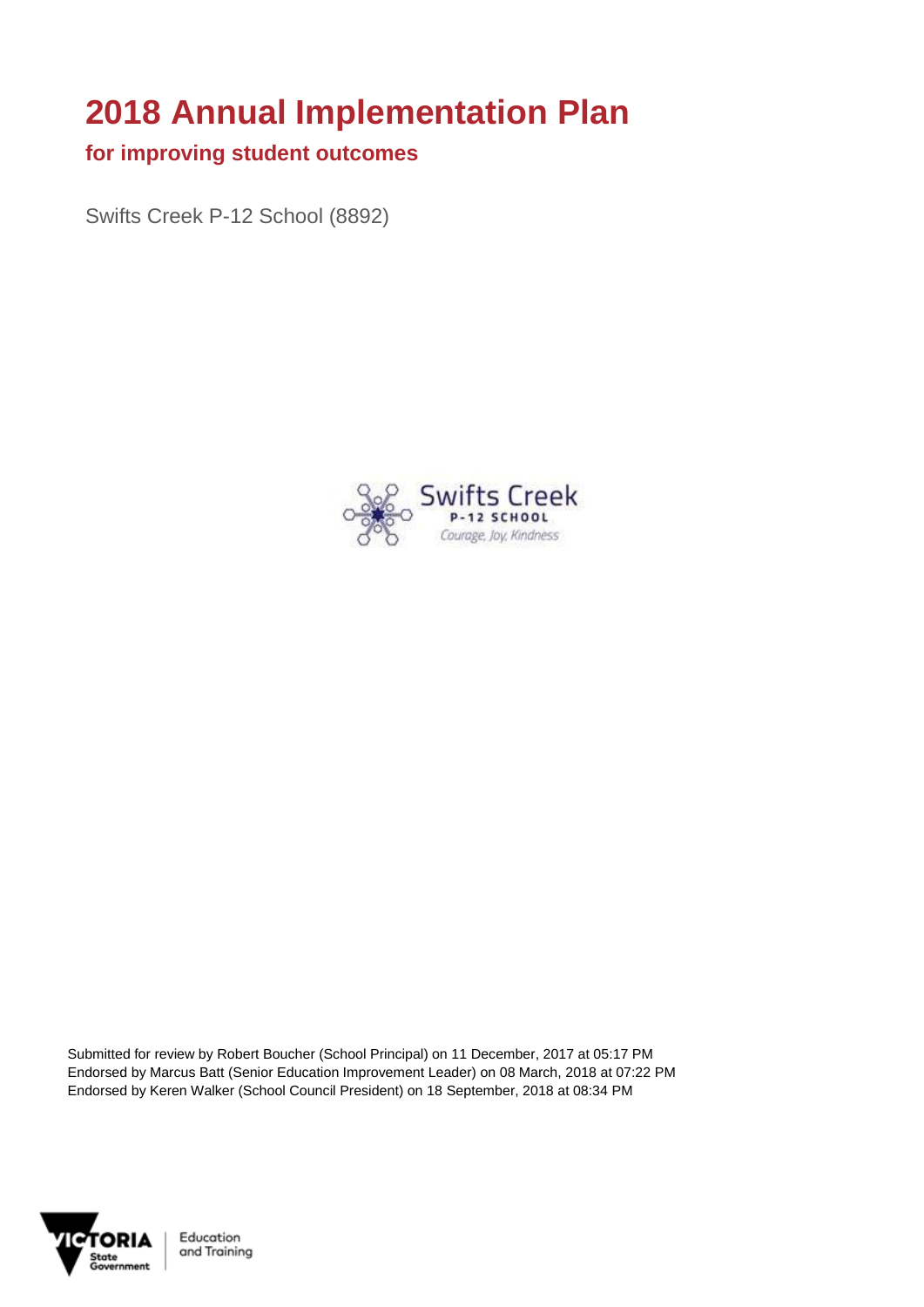## **Self-evaluation Summary - 2018**

|  |                                       | <b>FISO Improvement Model Dimensions</b><br>The 6 High-impact Improvement Initiatives are highlighted below in red. | <b>Self-evaluation Level</b>            |
|--|---------------------------------------|---------------------------------------------------------------------------------------------------------------------|-----------------------------------------|
|  | 르.                                    | Building practice excellence                                                                                        | Evolving moving towards Embedding       |
|  | ue<br>ဖွ                              | Curriculum planning and assessment                                                                                  | Evolving moving towards Embedding       |
|  | Excellence<br>teaching ar<br>learning | Evidence-based high-impact teaching strategies                                                                      | Evolving                                |
|  |                                       | Evaluating impact on learning                                                                                       | <b>Emerging moving towards Evolving</b> |

|                                 | Building leadership teams           | Evolving moving towards Embedding |
|---------------------------------|-------------------------------------|-----------------------------------|
|                                 | Instructional and shared leadership | Evolving moving towards Embedding |
| Professional<br>leadership<br>ă | Strategic resource management       | Evolving                          |
|                                 | Vision, values and culture          | Embedding                         |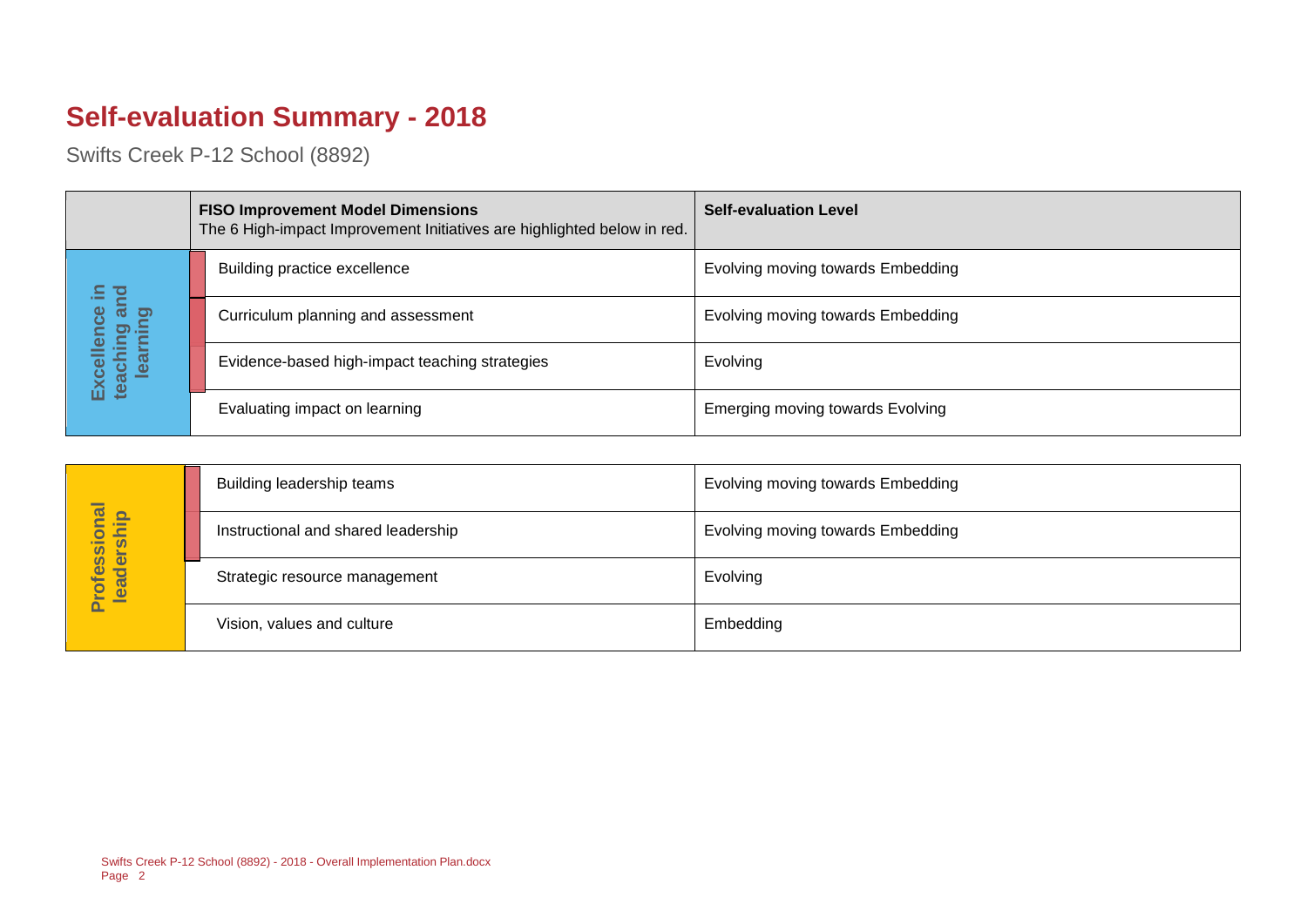| imate                                  | Empowering students and building school pride | Evolving moving towards Embedding |
|----------------------------------------|-----------------------------------------------|-----------------------------------|
| <b>la</b><br>∕≡<br>=<br>$\overline{c}$ | Setting expectations and promoting inclusion  | Evolving moving towards Embedding |
| lear<br>Ó<br>Positiv<br>tor            | Health and wellbeing                          | Evolving moving towards Embedding |
|                                        | Intellectual engagement and self-awareness    | Evolving moving towards Embedding |

| 르.                                                      | <b>Building communities</b>                  | Evolving                          |
|---------------------------------------------------------|----------------------------------------------|-----------------------------------|
| ><br>$\overline{O}$<br>Φ<br>Ē<br>▬                      | Global citizenship                           | Evolving moving towards Embedding |
| ▬<br>$\bullet$<br>Ø<br>91<br><u>യ</u><br><u>ಸ</u><br>ပိ | Networks with schools, services and agencies | Embedding                         |
| <b>G</b>                                                | Parents and carers as partners               | Evolving                          |

|                                        |                                                                           | Empowering students and building school phae                                            | $\blacksquare$ convirig moving towards $\blacksquare$ impedding                                                                                                                                                                                 |
|----------------------------------------|---------------------------------------------------------------------------|-----------------------------------------------------------------------------------------|-------------------------------------------------------------------------------------------------------------------------------------------------------------------------------------------------------------------------------------------------|
|                                        |                                                                           | Setting expectations and promoting inclusion                                            | Evolving moving towards Embedding                                                                                                                                                                                                               |
| Positive climate<br>for learning       | Health and wellbeing                                                      |                                                                                         | Evolving moving towards Embedding                                                                                                                                                                                                               |
|                                        |                                                                           | Intellectual engagement and self-awareness                                              | Evolving moving towards Embedding                                                                                                                                                                                                               |
|                                        |                                                                           |                                                                                         |                                                                                                                                                                                                                                                 |
|                                        | <b>Building communities</b>                                               |                                                                                         | Evolving                                                                                                                                                                                                                                        |
|                                        | Global citizenship                                                        |                                                                                         | Evolving moving towards Embedding                                                                                                                                                                                                               |
| engagement in<br>learning<br>Community |                                                                           | Networks with schools, services and agencies                                            | Embedding                                                                                                                                                                                                                                       |
|                                        | Parents and carers as partners                                            |                                                                                         | Evolving                                                                                                                                                                                                                                        |
|                                        |                                                                           |                                                                                         |                                                                                                                                                                                                                                                 |
| Enter your reflective comments         |                                                                           | educators.                                                                              | As we continue to understand the support available to school in terms of personal and resources we will better be able to<br>progress our work. We are going to take advantage of our new EBA to further enhance and refine the practice of our |
| <b>Considerations for 2019</b>         |                                                                           | See above.<br>the demands of the year in terms of student groups and staff development. | The professional Practice days will add a new element and will allow us as a school leadership to be agile and respond to                                                                                                                       |
| Documents that support this plan       |                                                                           |                                                                                         |                                                                                                                                                                                                                                                 |
|                                        | <b>Annual Implementation Plan - 2018</b>                                  |                                                                                         |                                                                                                                                                                                                                                                 |
| Page 3                                 | Swifts Creek P-12 School (8892) - 2018 - Overall Implementation Plan.docx |                                                                                         |                                                                                                                                                                                                                                                 |

## **Annual Implementation Plan - 2018**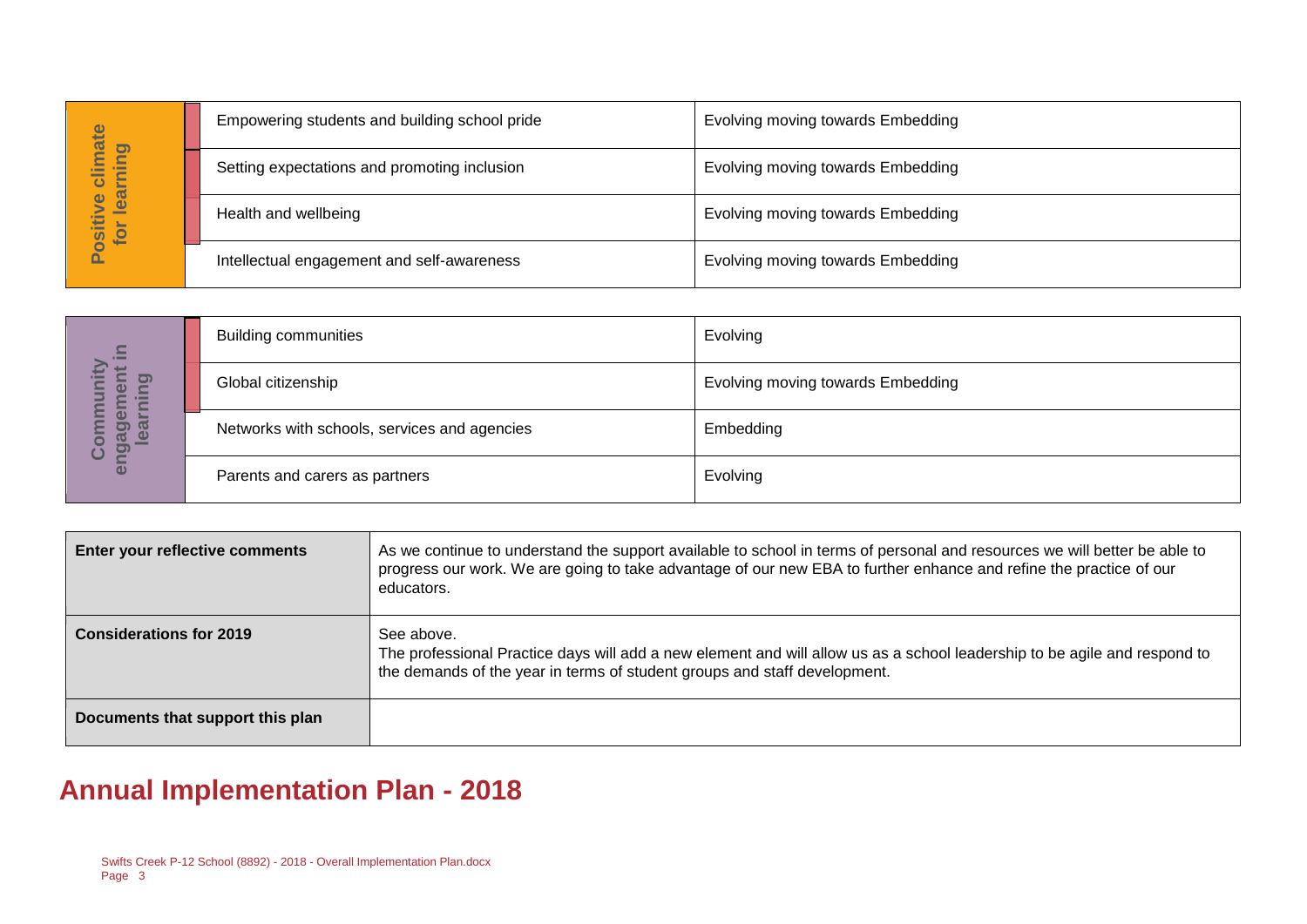### **FISO Improvement Initiatives and Key Improvement Strategies**

| <b>Four Year Strategic Goals</b>                                                                                                                                                                                                                                                                                                          | <b>Four Year Strategic Targets</b>                                                                                                                                                                                                                                                                                                                                                                                                                                                                                                                        | Is this<br>selected for<br>focus this<br>year? | 12 month target<br>Outline what you want<br>achieve in the next 12<br>months against your<br>Strategic Plan target.                                                                                       | <b>FISO</b> initiative       |
|-------------------------------------------------------------------------------------------------------------------------------------------------------------------------------------------------------------------------------------------------------------------------------------------------------------------------------------------|-----------------------------------------------------------------------------------------------------------------------------------------------------------------------------------------------------------------------------------------------------------------------------------------------------------------------------------------------------------------------------------------------------------------------------------------------------------------------------------------------------------------------------------------------------------|------------------------------------------------|-----------------------------------------------------------------------------------------------------------------------------------------------------------------------------------------------------------|------------------------------|
| To maximise student outcomes by<br>adopting a whole school systemic<br>approach to tracking a suite of<br>student achievement data, and<br>building teacher capacity to analyse<br>and utilise this data to cater for each<br>cohort and to target teaching and<br>learning for individual students at<br>their identified point of need. | 100% of students Yrs P-10 have an<br>electronic assessment profile.<br>Planning documents (Unit Plans,<br>lesson plans) to show evidence that<br>data has been used to inform<br>planning for cohort and individuals.<br>Every student whose data is outside<br>the expected ranges in more than<br>one learning area has an Individual<br>Learning Plan.<br>Every student achieves a minimum<br>of 12 months learning growth for<br>each year at school in Literacy and<br>Numeracy, and where this has not<br>occurred, intervention is<br>implemented. | Yes                                            | All teachers PDPs have a<br>clear goal around using data<br>to inform planning and daily<br>practice.<br>Engage with the Literacy<br>Improvement focus - as per<br>area literacy improvement<br>strategy. | Building practice excellence |
| To improve student outcomes in<br>Numeracy through changed<br>classroom practice which fosters<br>persistence and challenge so                                                                                                                                                                                                            | Alignment of Numeracy curriculum<br>planning and Teaching & Learning<br>Protocols with Omeo Primary<br>School to promote engagement and                                                                                                                                                                                                                                                                                                                                                                                                                   | Yes                                            | All teachers of numeracy<br>PDPs have a clear goal<br>around the effective<br>teaching of numeracy.                                                                                                       | Building practice excellence |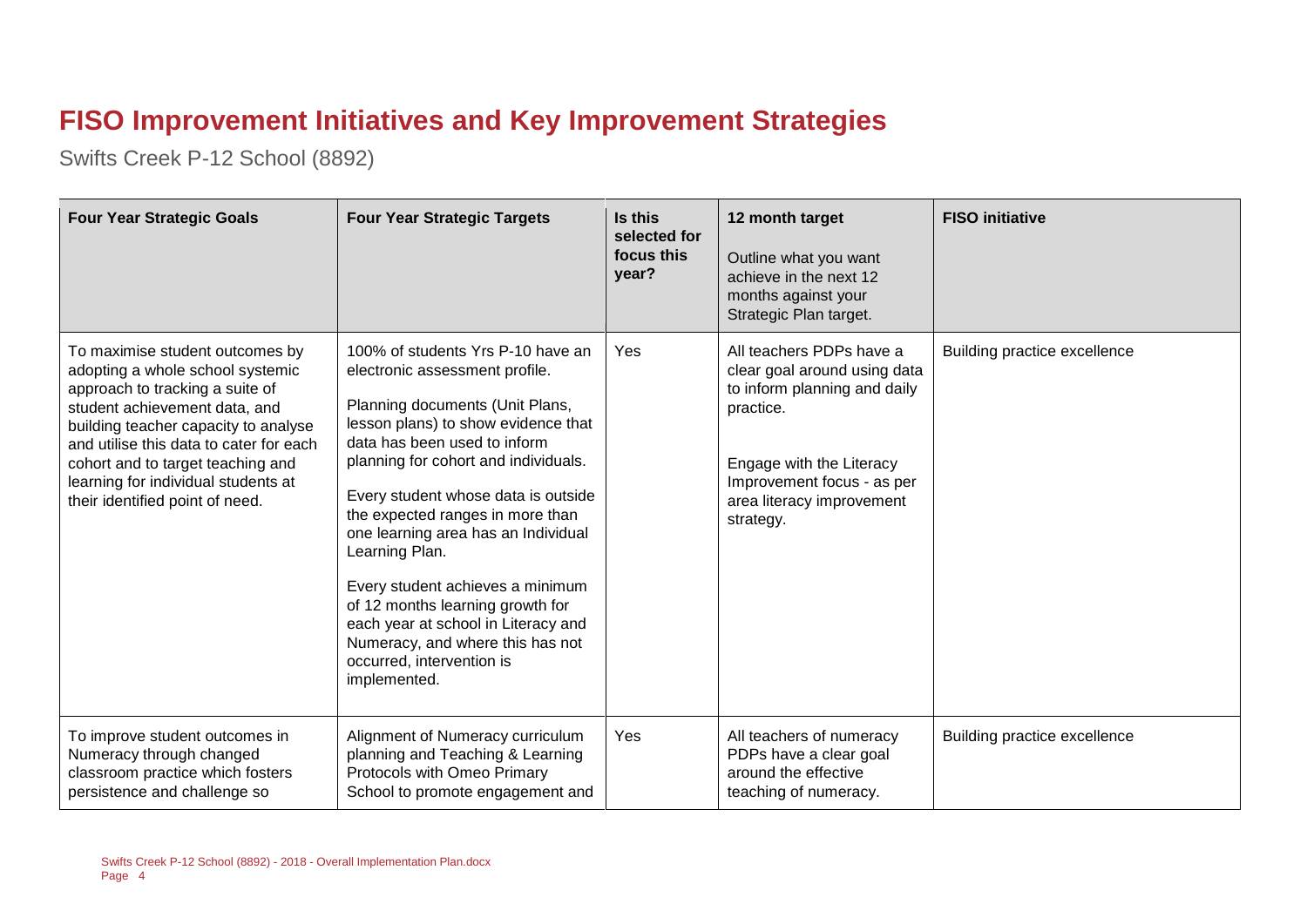| students better engage in this<br>learning.                                                      | improve student outcomes in<br>Numeracy across the High Country.<br>Data to show greater alignment in<br>student Numeracy achievements<br>between the schools, especially at<br>the end of Year 6, thus creating a<br>smoother transition environment<br>and allowing high level student<br>engagement to be maintained<br>thorough the transition.<br>Student Attitude to School survey<br>show growth in the following<br>indicators:<br>• Learning confidence<br>• Stimulating learning<br>Parent Opinion Survey show growth<br>in the following indicators:<br>• Stimulating learning<br>• Transitions |     | Quarterly combined days P-<br>6 with Omeo Primary school<br>for observation and<br>feedback around the 10<br>characteristics of effective<br>numeracy teaching.<br>Improved student survey<br>data from 2017 to 2018 in<br>Learning Confidence and<br><b>Stimulating Learning</b> |                                                 |
|--------------------------------------------------------------------------------------------------|------------------------------------------------------------------------------------------------------------------------------------------------------------------------------------------------------------------------------------------------------------------------------------------------------------------------------------------------------------------------------------------------------------------------------------------------------------------------------------------------------------------------------------------------------------------------------------------------------------|-----|-----------------------------------------------------------------------------------------------------------------------------------------------------------------------------------------------------------------------------------------------------------------------------------|-------------------------------------------------|
| Establish an inclusive school culture<br>where all students feel safe and<br>motivated to learn. | Development of whole school<br>Wellbeing and Inclusion Policy that<br>is endorsed and enacted by staff<br>and students.<br>Student Attitude to School survey to<br>show growth in the following<br>indicators:<br>• Connectedness to peers<br>• Student distress<br>• Student motivation<br>• Teacher empathy                                                                                                                                                                                                                                                                                              | Yes | Every teacher has evidence<br>of observation and feedback<br>leading to changed practice<br>in regard to inclusion and<br>promoting positive<br>behaviours.<br>Student and Parent survey<br>data improved 2017 to 2018<br>in relevant domains.                                    | Setting expectations and promoting<br>inclusion |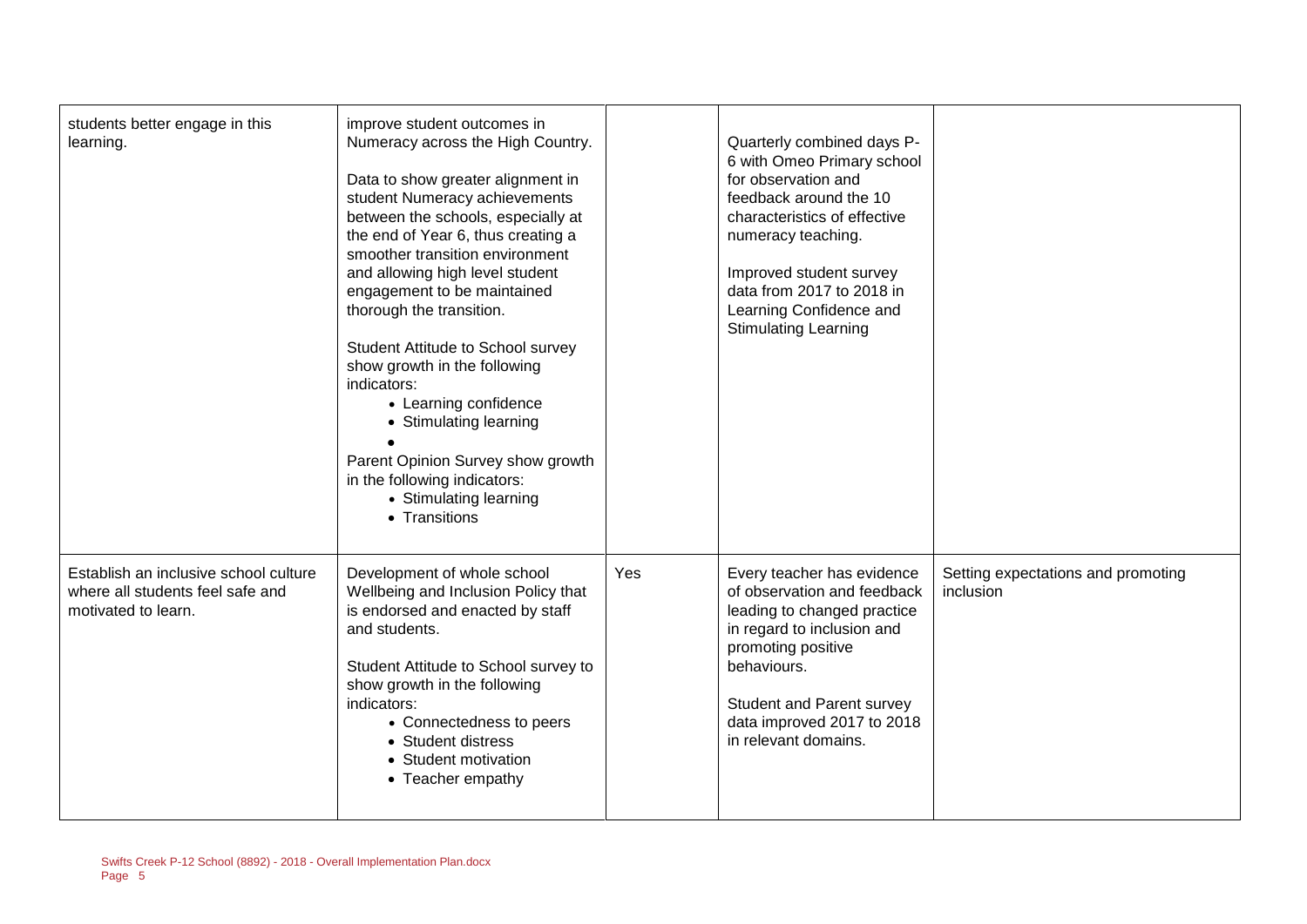|                                                                                                                                                                             | Parent Opinion Survey show growth<br>in the following indicators:<br>• Connectedness to peers<br>• Social skills                                                                                                                                                                                                                                |     |                                                                                                                                                                                 |                               |
|-----------------------------------------------------------------------------------------------------------------------------------------------------------------------------|-------------------------------------------------------------------------------------------------------------------------------------------------------------------------------------------------------------------------------------------------------------------------------------------------------------------------------------------------|-----|---------------------------------------------------------------------------------------------------------------------------------------------------------------------------------|-------------------------------|
| Use physical and financial resources<br>to build a culture which will maximise<br>learning outcomes.<br>Use our Staff Survey to respond to<br>the needs of our staff group. | 100% of teaching staff involved in<br>classroom observations and<br>feedback.<br>All students appropriately resourced<br>with ICT device and infrastructure.<br>Partnerships developed at local,<br>regional and state level to ensure<br>that we are connected and that the<br>school is not isolated.<br>All staff complete the Staff Survey. | Yes | Lead the Curiosity work<br>across the network.<br>Curiosity champions in<br>place for a theory of action<br>each term.<br>Teachers PDP reflect the<br>work in their strategies. | Strategic resource management |

#### **Improvement Initiatives Rationale**

Faces on the data- staff data literacy around a range of assessment tools and the use of this data to inform practice and planning to target the learning needs of individual students for enrichment and extension is a focus. Staff will benefit from professional learning around using data to inform planning and differentiation within the framework of our existing Teaching & Learning Protocols, and extended by development of protocols for teaching and learning in Numeracy, Literacy, Curiosity and Positive Behaviour.

Literacy Improvement initiative- this is an area response to the data of the schools in our area and an opportunity to improve the work in our school by collaboration across schools.

Numeracy Intervention-

Engagement and Inclusion-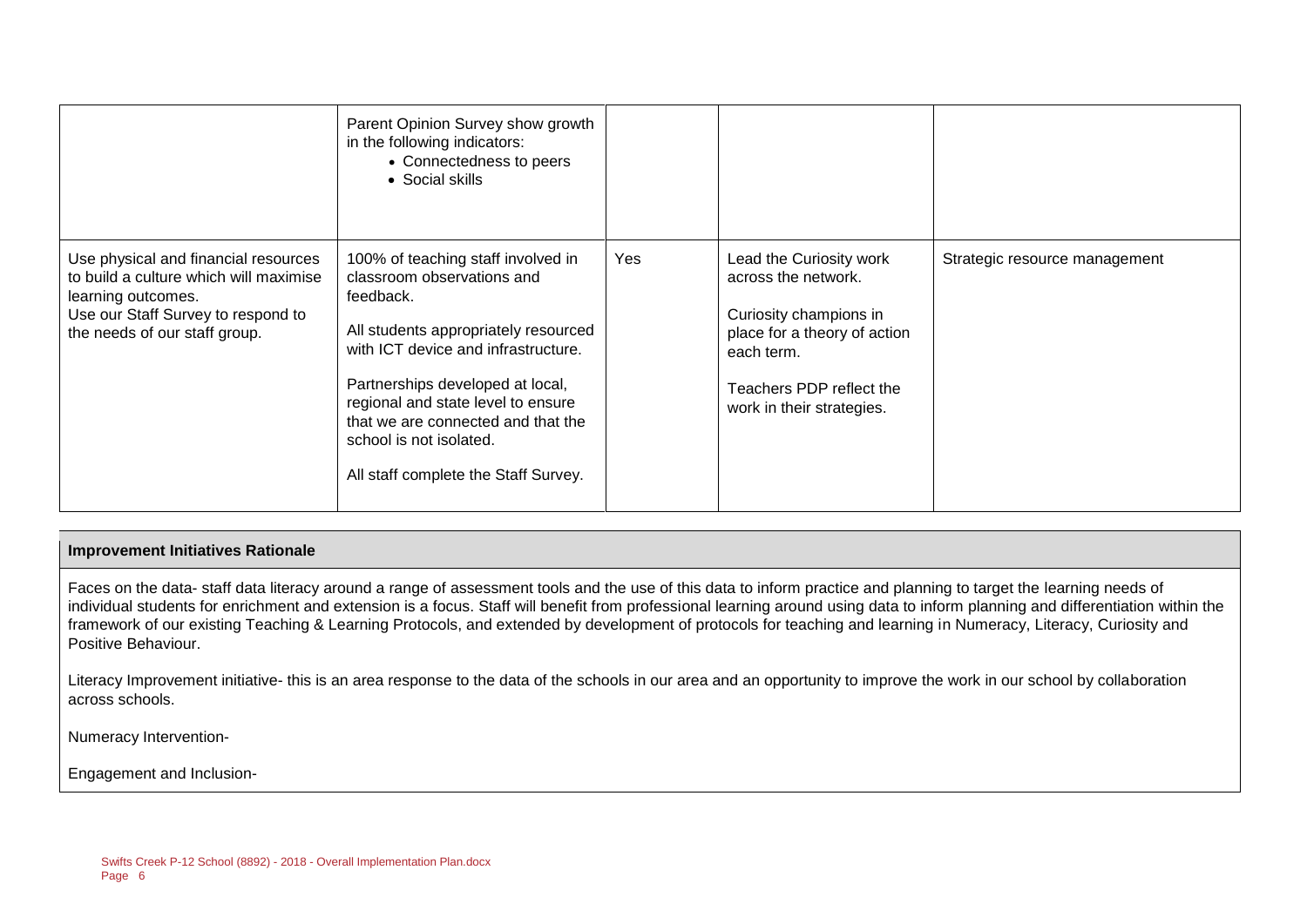#### Curiosity-

| Goal 1                            | To maximise student outcomes by adopting a whole school systemic approach to tracking a suite of student achievement data,<br>and building teacher capacity to analyse and utilise this data to cater for each cohort and to target teaching and learning for<br>individual students at their identified point of need. |  |  |
|-----------------------------------|-------------------------------------------------------------------------------------------------------------------------------------------------------------------------------------------------------------------------------------------------------------------------------------------------------------------------|--|--|
| 12 month target 1.1               | All teachers PDPs have a clear goal around using data to inform planning and daily practice.<br>Engage with the Literacy Improvement focus - as per area literacy improvement strategy.                                                                                                                                 |  |  |
| <b>FISO Initiative</b>            | Building practice excellence                                                                                                                                                                                                                                                                                            |  |  |
| <b>Key Improvement Strategies</b> |                                                                                                                                                                                                                                                                                                                         |  |  |
| KIS <sub>1</sub>                  | High student outcomes are achieved when teachers work collaboratively with each other, students and others, to target<br>students' learning needs and assist their growth as learners. Using data to inform this process provides an evidence-based<br>approach to target and monitor progress.                         |  |  |

| Goal 2                            | To improve student outcomes in Numeracy through changed classroom practice which fosters persistence and challenge so<br>students better engage in this learning. |
|-----------------------------------|-------------------------------------------------------------------------------------------------------------------------------------------------------------------|
| 12 month target 2.1               | All teachers of numeracy PDPs have a clear goal around the effective teaching of numeracy.                                                                        |
|                                   | Quarterly combined days P-6 with Omeo Primary school for observation and feedback around the 10 characteristics of<br>effective numeracy teaching.                |
|                                   | Improved student survey data from 2017 to 2018 in Learning Confidence and Stimulating Learning                                                                    |
| <b>FISO Initiative</b>            | Building practice excellence                                                                                                                                      |
| <b>Key Improvement Strategies</b> |                                                                                                                                                                   |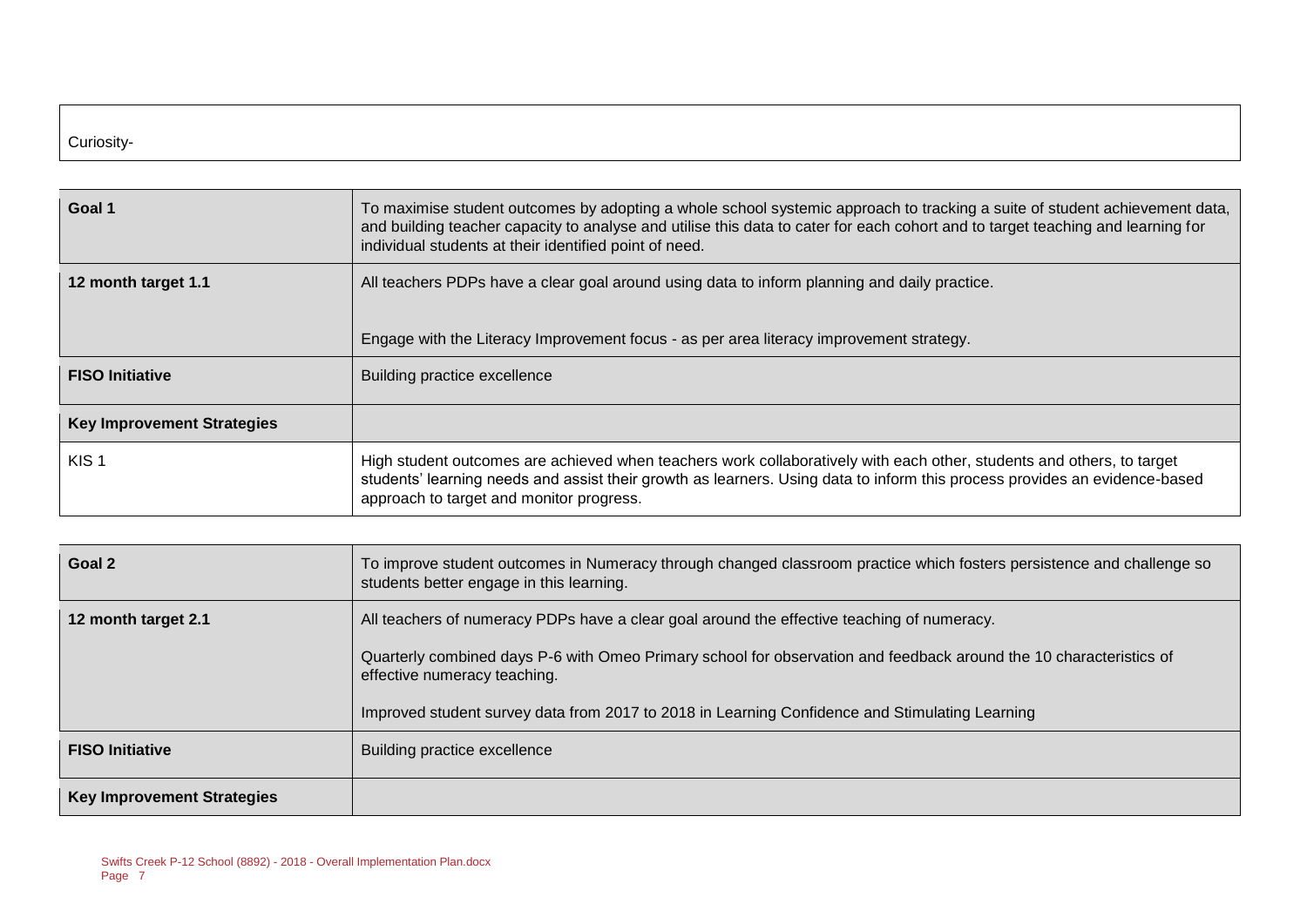| $ $ KIS | <sup>∣</sup> By teaching Numeracy in a more engaging way we will have improved student outcomes. Focus is students engaging with<br>their learning and schools engaging with each other to align practice and outcomes. |
|---------|-------------------------------------------------------------------------------------------------------------------------------------------------------------------------------------------------------------------------|
|         |                                                                                                                                                                                                                         |

| Goal 3                            | Establish an inclusive school culture where all students feel safe and motivated to learn.                                                                                                                                                                                        |  |  |
|-----------------------------------|-----------------------------------------------------------------------------------------------------------------------------------------------------------------------------------------------------------------------------------------------------------------------------------|--|--|
| 12 month target 3.1               | Every teacher has evidence of observation and feedback leading to changed practice in regard to inclusion and promoting<br>positive behaviours.<br>Student and Parent survey data improved 2017 to 2018 in relevant domains.                                                      |  |  |
| <b>FISO Initiative</b>            | Setting expectations and promoting inclusion                                                                                                                                                                                                                                      |  |  |
| <b>Key Improvement Strategies</b> |                                                                                                                                                                                                                                                                                   |  |  |
| KIS <sub>1</sub>                  | When we set high expectations and create a safe, inclusive learning culture then all members of the school community are<br>enabled to be the best they can be. This is only possible if students are engaged in their learning, understand effort and<br>demonstrate resilience. |  |  |

| Goal 4                            | Use physical and financial resources to build a culture which will maximise learning outcomes.<br>Use our Staff Survey to respond to the needs of our staff group. |
|-----------------------------------|--------------------------------------------------------------------------------------------------------------------------------------------------------------------|
| 12 month target 4.1               | Lead the Curiosity work across the network.                                                                                                                        |
|                                   | Curiosity champions in place for a theory of action each term.                                                                                                     |
|                                   | Teachers PDP reflect the work in their strategies.                                                                                                                 |
| <b>FISO Initiative</b>            | Strategic resource management                                                                                                                                      |
| <b>Key Improvement Strategies</b> |                                                                                                                                                                    |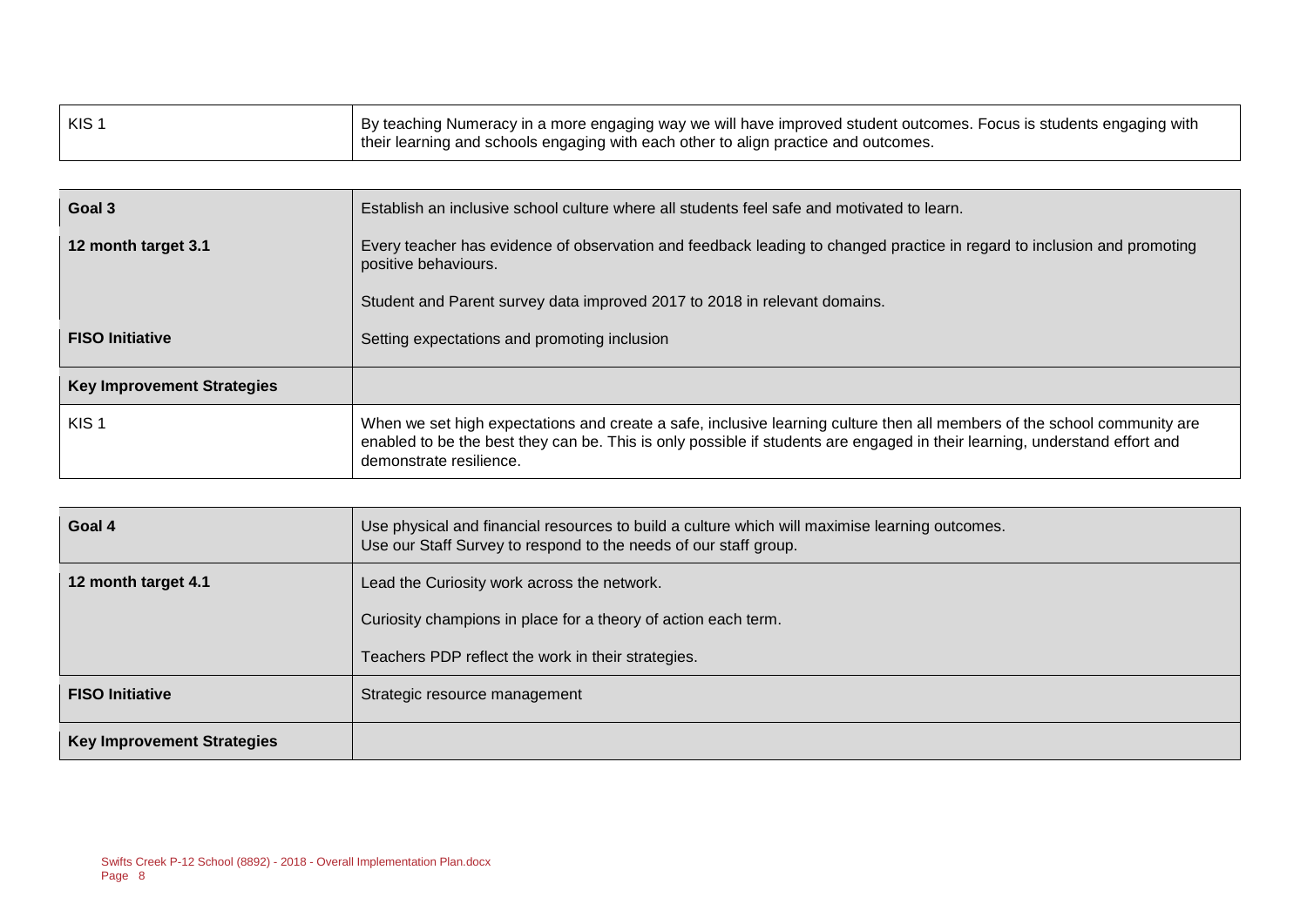| ∣ KIS ′ | Lifting student learning is a collaborative enterprise. WHEN teachers, strongly supported by their schools, explicitly and<br>consistently incorporate the Theories of Action in their teaching THEN our students' curiosity enriches their learning skills and<br>their spirit of inquiry. |
|---------|---------------------------------------------------------------------------------------------------------------------------------------------------------------------------------------------------------------------------------------------------------------------------------------------|
|         |                                                                                                                                                                                                                                                                                             |

#### **Define Evidence of Impact and Activities and Milestones - 2018**

| Goal 1                            | To maximise student outcomes by adopting a whole school systemic approach to tracking a suite of student achievement data, and<br>building teacher capacity to analyse and utilise this data to cater for each cohort and to target teaching and learning for individual<br>students at their identified point of need.                                                                                                                                                                                                                                                                                                                                                                                                                                                                                                                                                                                                                                                                                                    |
|-----------------------------------|----------------------------------------------------------------------------------------------------------------------------------------------------------------------------------------------------------------------------------------------------------------------------------------------------------------------------------------------------------------------------------------------------------------------------------------------------------------------------------------------------------------------------------------------------------------------------------------------------------------------------------------------------------------------------------------------------------------------------------------------------------------------------------------------------------------------------------------------------------------------------------------------------------------------------------------------------------------------------------------------------------------------------|
| 12 month target 1.1               | All teachers PDPs have a clear goal around using data to inform planning and daily practice.                                                                                                                                                                                                                                                                                                                                                                                                                                                                                                                                                                                                                                                                                                                                                                                                                                                                                                                               |
|                                   | Engage with the Literacy Improvement focus - as per area literacy improvement strategy.                                                                                                                                                                                                                                                                                                                                                                                                                                                                                                                                                                                                                                                                                                                                                                                                                                                                                                                                    |
| <b>FISO Initiative</b>            | Building practice excellence                                                                                                                                                                                                                                                                                                                                                                                                                                                                                                                                                                                                                                                                                                                                                                                                                                                                                                                                                                                               |
| <b>Key Improvement Strategy 1</b> | High student outcomes are achieved when teachers work collaboratively with each other, students and others, to target students'<br>learning needs and assist their growth as learners. Using data to inform this process provides an evidence-based approach to target<br>and monitor progress.                                                                                                                                                                                                                                                                                                                                                                                                                                                                                                                                                                                                                                                                                                                            |
| Actions                           | Faces on the data - planning for growth, enrichment and extension. Data sets including academic, social/emotional and attendance.<br>Development of protocols around the use of data and putting faces on the data.<br>Professional learning including PLC work.<br>All teachers PDPs have a clear goal around using data to inform planning and daily practice<br>Refine "Data Collection and Use Protocols".<br>Refine and implement "Data Collection and Analysis Schedule".<br>Staff professional learning around using data to inform planning and differentiation within the framework of our existing<br>Teaching & Learning Protocols, and continued use of protocols for teaching and learning in Numeracy, Literacy, Curiosity and<br>Positive Behaviour.<br>Impact on individual student desk: student focused conferences leading to actions resulting from analysis of the data<br>SPA used as a tool to record and track student data in literacy and numeracy P-10<br>Pathway planning is informed by data. |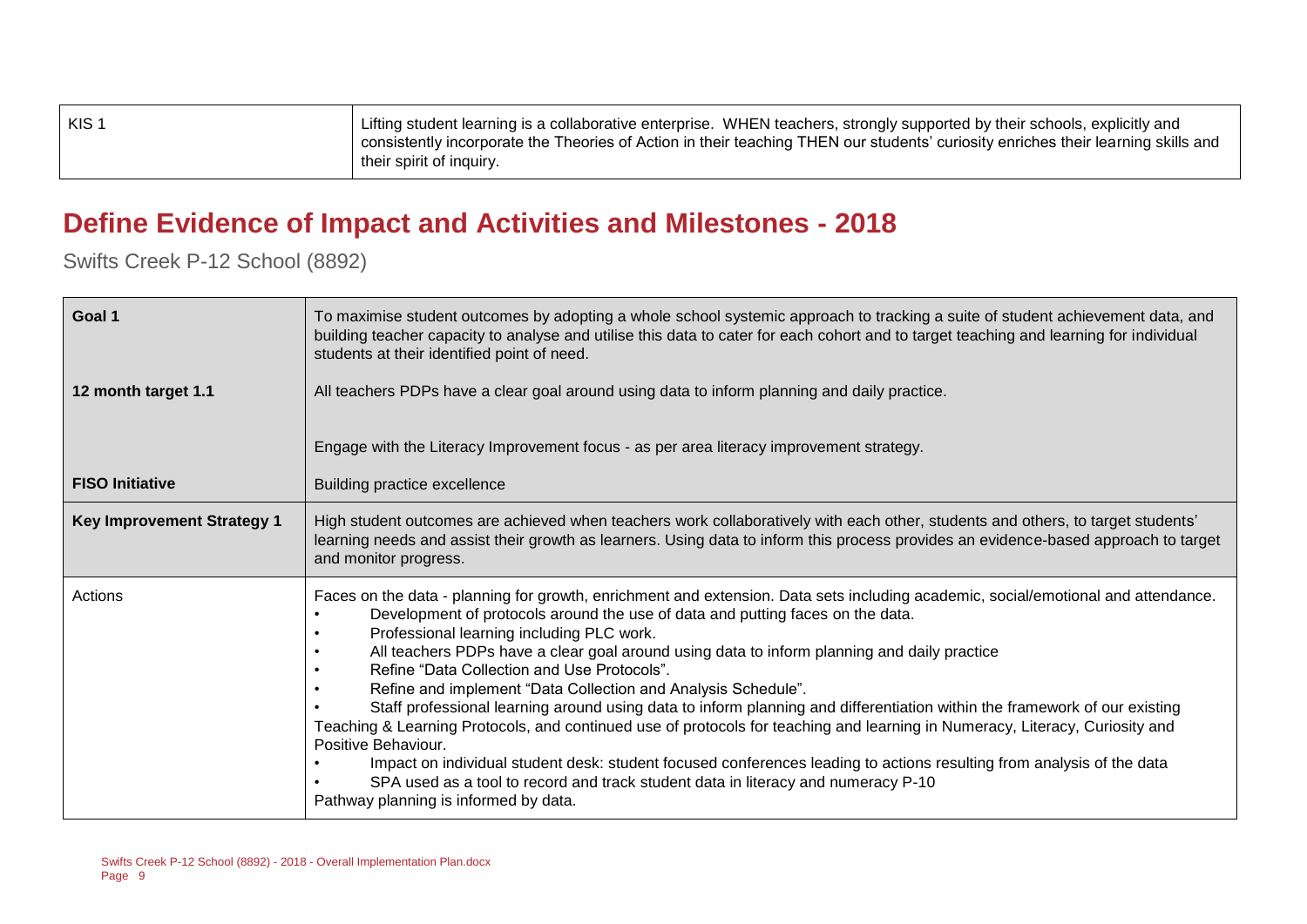| Evidence of impact                                                                      | Mid cycle and end of year staff reviews reflect staff use of data to inform their practice.<br>Meeting time allocated to analysis of data.<br>Student tracking data is linked to planning and growth for individual students.<br>Staff can talk about students: their data, goals and the strategies they are applying to promote growth.<br>Observation and Feedback data shows differentiation of learning based on data. |            |                                                                 |                            |                                                                |  |
|-----------------------------------------------------------------------------------------|-----------------------------------------------------------------------------------------------------------------------------------------------------------------------------------------------------------------------------------------------------------------------------------------------------------------------------------------------------------------------------------------------------------------------------|------------|-----------------------------------------------------------------|----------------------------|----------------------------------------------------------------|--|
| <b>Activities and Milestones</b>                                                        |                                                                                                                                                                                                                                                                                                                                                                                                                             | <b>Who</b> | Is this a<br><b>Professional</b><br>Learning<br><b>Priority</b> | When                       | <b>Budget</b>                                                  |  |
| Data collection and analysis                                                            |                                                                                                                                                                                                                                                                                                                                                                                                                             | All Staff  | $\overline{\mathsf{M}}$ Yes                                     | from: Term 1<br>to: Term 4 | \$20,000.00<br>$\triangleright$ Equity funding will<br>be used |  |
| Refined practice (classroom and intervention / enrichment<br>programs) informed by data |                                                                                                                                                                                                                                                                                                                                                                                                                             | All Staff  | $\overline{\mathsf{M}}$ Yes                                     | from: Term 1<br>to: Term 4 | \$10,000.00<br>$\triangleright$ Equity funding will<br>be used |  |

| Goal 2                            | To improve student outcomes in Numeracy through changed classroom practice which fosters persistence and challenge so<br>students better engage in this learning.                                          |
|-----------------------------------|------------------------------------------------------------------------------------------------------------------------------------------------------------------------------------------------------------|
| 12 month target 2.1               | All teachers of numeracy PDPs have a clear goal around the effective teaching of numeracy.                                                                                                                 |
|                                   | Quarterly combined days P-6 with Omeo Primary school for observation and feedback around the 10 characteristics of effective<br>numeracy teaching.                                                         |
|                                   | Improved student survey data from 2017 to 2018 in Learning Confidence and Stimulating Learning                                                                                                             |
| <b>FISO Initiative</b>            | Building practice excellence                                                                                                                                                                               |
| <b>Key Improvement Strategy 1</b> | By teaching Numeracy in a more engaging way we will have improved student outcomes. Focus is students engaging with their<br>learning and schools engaging with each other to align practice and outcomes. |
| Actions                           | Continue to develop the 10 Characteristics of Effective Numeracy Teaching and Open ended tasks.Connect/extend/modify<br>these with reference to the HITS High Impact Teaching Strategies.                  |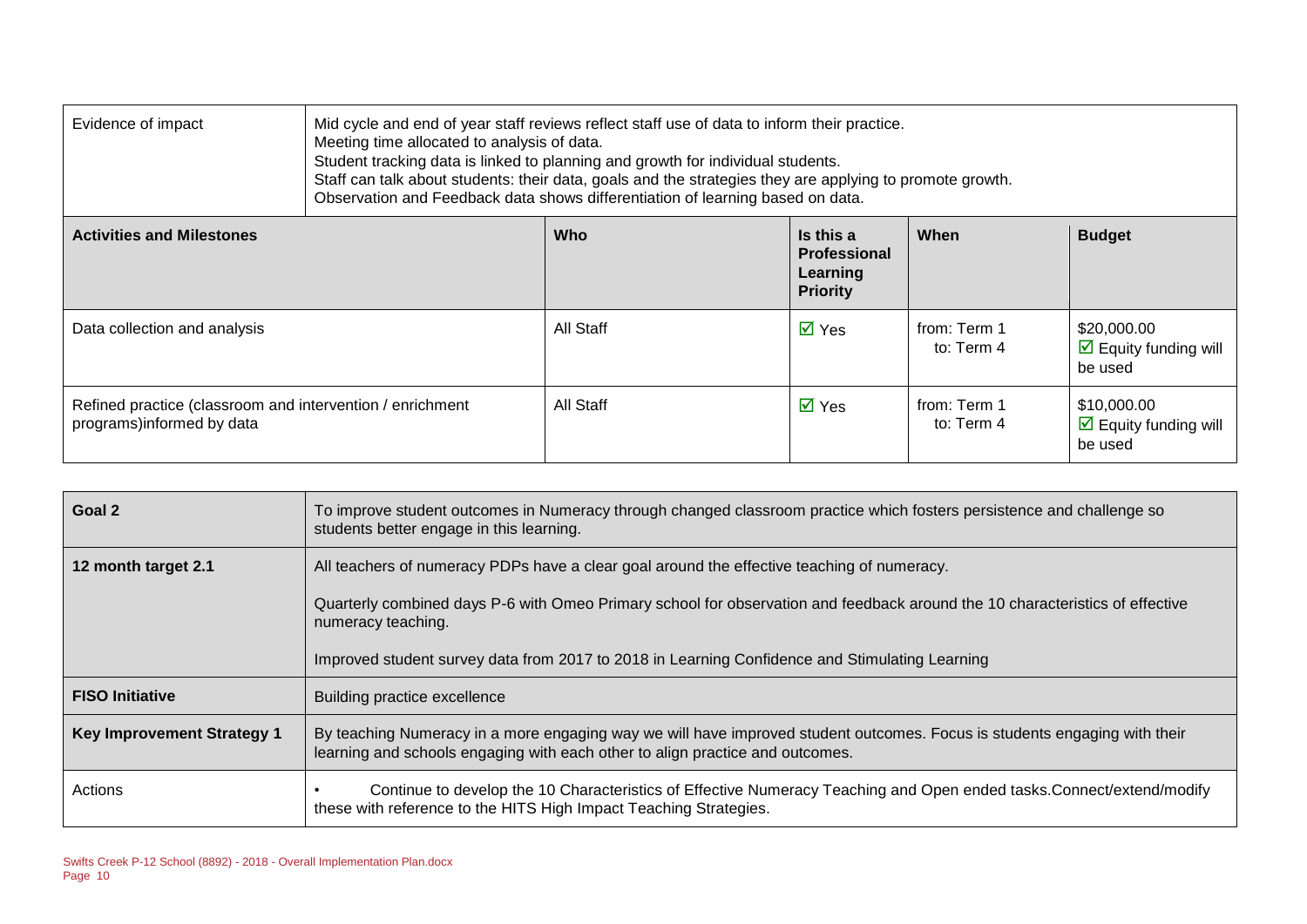|                                                                                         | PLC team to strengthen the work P-6 around numeracy intervention and observation and feedback with Omeo PS and<br>Nungurner PS.<br>Putting faces on the data and planning action for improvement for individual students.<br>Promotion of the Proficiencies - link to planning, assessment cycle.<br>External Expert- Michael Ymer to work with staff P-12 including demonstration lessons around the effective teaching of<br>numeracy.<br>Numeracy coach working with staff on a regular basis to support implementation of our Numeracy Teaching Protocol.<br>Curiosity and Powerful Learning professional development will enhance teacher effectiveness at fostering student engagement in all<br>classrooms. |           |                                                                 |                            |                                                      |
|-----------------------------------------------------------------------------------------|--------------------------------------------------------------------------------------------------------------------------------------------------------------------------------------------------------------------------------------------------------------------------------------------------------------------------------------------------------------------------------------------------------------------------------------------------------------------------------------------------------------------------------------------------------------------------------------------------------------------------------------------------------------------------------------------------------------------|-----------|-----------------------------------------------------------------|----------------------------|------------------------------------------------------|
| Evidence of impact                                                                      | All numeracy teachers have a numeracy goal in their PDP.<br>Combined Numeracy days P-6 are occurring with Omeo Primary school for observation and feedback. These days are connected by<br>a PLC model of inquiry to promote student growth.                                                                                                                                                                                                                                                                                                                                                                                                                                                                       |           |                                                                 |                            |                                                      |
| <b>Activities and Milestones</b>                                                        |                                                                                                                                                                                                                                                                                                                                                                                                                                                                                                                                                                                                                                                                                                                    | Who       | Is this a<br><b>Professional</b><br>Learning<br><b>Priority</b> | When                       | <b>Budget</b>                                        |
| Ensure that we implement the Numeracy intervention as set out in<br>our Strategic Plan. |                                                                                                                                                                                                                                                                                                                                                                                                                                                                                                                                                                                                                                                                                                                    | All Staff | $\overline{\mathsf{M}}$ Yes                                     | from: Term 1<br>to: Term 4 | \$25,000.00<br>$\Box$ Equity funding will<br>be used |

| Goal 3                            | Establish an inclusive school culture where all students feel safe and motivated to learn.                                                                                                                                                                                        |  |  |  |  |  |  |
|-----------------------------------|-----------------------------------------------------------------------------------------------------------------------------------------------------------------------------------------------------------------------------------------------------------------------------------|--|--|--|--|--|--|
| 12 month target 3.1               | Every teacher has evidence of observation and feedback leading to changed practice in regard to inclusion and promoting positive<br>behaviours.                                                                                                                                   |  |  |  |  |  |  |
|                                   | Student and Parent survey data improved 2017 to 2018 in relevant domains.                                                                                                                                                                                                         |  |  |  |  |  |  |
| <b>FISO Initiative</b>            | Setting expectations and promoting inclusion                                                                                                                                                                                                                                      |  |  |  |  |  |  |
| <b>Key Improvement Strategy 1</b> | When we set high expectations and create a safe, inclusive learning culture then all members of the school community are enabled<br>to be the best they can be. This is only possible if students are engaged in their learning, understand effort and demonstrate<br>resilience. |  |  |  |  |  |  |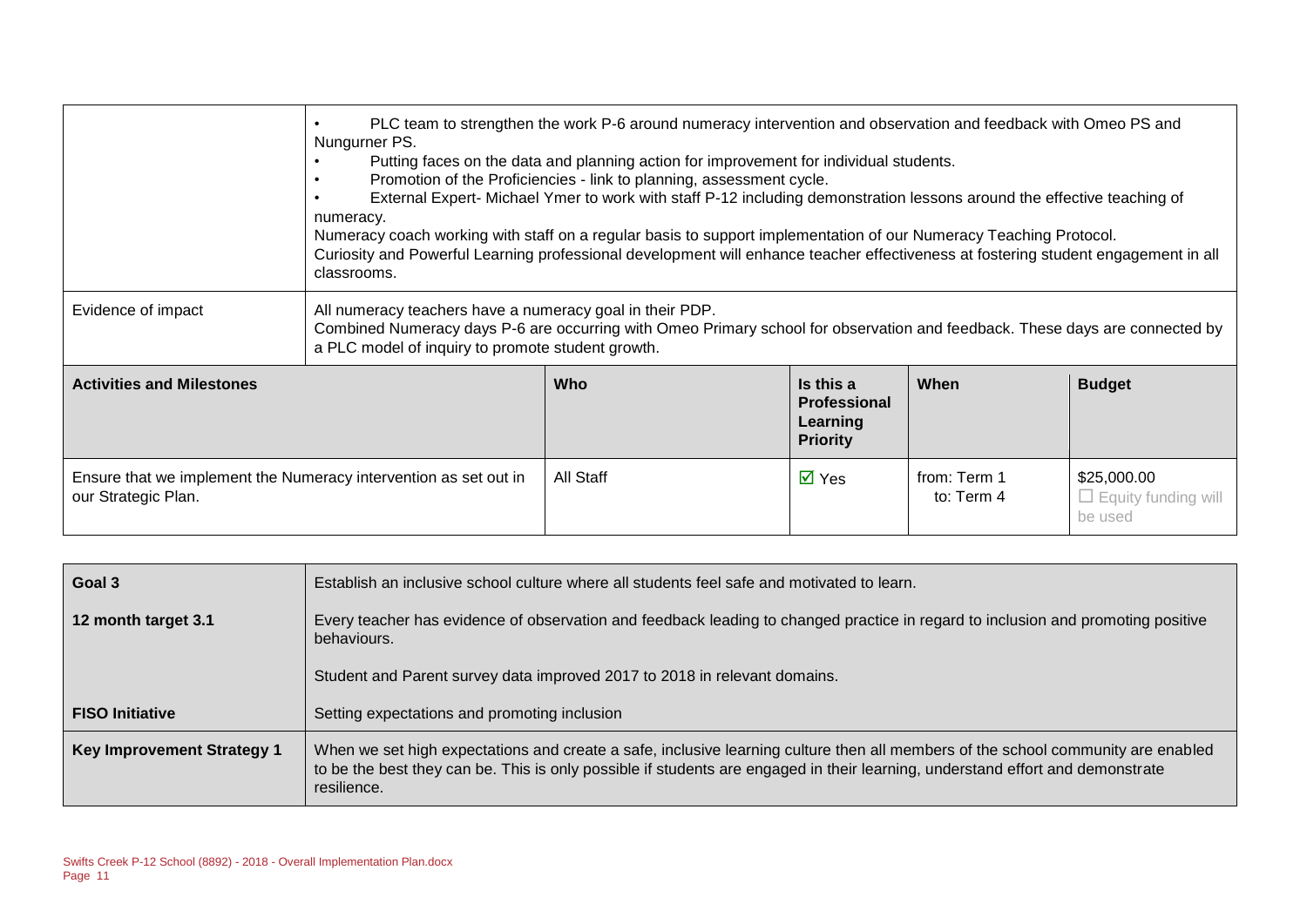| Actions                                                                                                                                                                     | Develop understanding and application of Positive Behaviour and Aspirations in our school community.<br>Professional development for all staff with Behaviour Analyst Dan Petro<br>Individual student programs as needed<br>Continued refinement and implementation of our Positive Behaviours matrix<br>Transition programs throughout the school journey<br>Parent engagement with key events and the learning and philosophy underpinning them<br>Link all to our Purpose and Values<br>This will be supported by our work with the Curiosity and Powerful Learning framework.<br>Implement DET inclusion strategies: Marrung (including Cultural Safety Checklist), Safe Schools, Respectful Relationships |           |                                                                 |                            |                                                      |
|-----------------------------------------------------------------------------------------------------------------------------------------------------------------------------|----------------------------------------------------------------------------------------------------------------------------------------------------------------------------------------------------------------------------------------------------------------------------------------------------------------------------------------------------------------------------------------------------------------------------------------------------------------------------------------------------------------------------------------------------------------------------------------------------------------------------------------------------------------------------------------------------------------|-----------|-----------------------------------------------------------------|----------------------------|------------------------------------------------------|
| Evidence of impact                                                                                                                                                          | Increased learner confidence shown in Attitude to School data.<br>Parent opinion and staff survey data will show growth in the relevant areas.<br>Staff PDPs will reflect this work.<br>Collaboration with other schools in these actions.<br>Improved attendance data                                                                                                                                                                                                                                                                                                                                                                                                                                         |           |                                                                 |                            |                                                      |
| <b>Activities and Milestones</b>                                                                                                                                            |                                                                                                                                                                                                                                                                                                                                                                                                                                                                                                                                                                                                                                                                                                                | Who       | Is this a<br><b>Professional</b><br>Learning<br><b>Priority</b> | When                       | <b>Budget</b>                                        |
| The work led by Behavioral Analyst Dan Petro will enable the<br>thinking of all staff to better develop and action individual programs<br>for students within their groups. |                                                                                                                                                                                                                                                                                                                                                                                                                                                                                                                                                                                                                                                                                                                | All Staff | $\overline{M}$ Yes                                              | from: Term 1<br>to: Term 4 | \$15,000.00<br>$\Box$ Equity funding will<br>be used |

| Goal 4                 | Use physical and financial resources to build a culture which will maximise learning outcomes.<br>Use our Staff Survey to respond to the needs of our staff group. |  |  |  |  |  |
|------------------------|--------------------------------------------------------------------------------------------------------------------------------------------------------------------|--|--|--|--|--|
| 12 month target 4.1    | Lead the Curiosity work across the network.                                                                                                                        |  |  |  |  |  |
|                        | Curiosity champions in place for a theory of action each term.                                                                                                     |  |  |  |  |  |
|                        | Teachers PDP reflect the work in their strategies.                                                                                                                 |  |  |  |  |  |
| <b>FISO Initiative</b> | Strategic resource management                                                                                                                                      |  |  |  |  |  |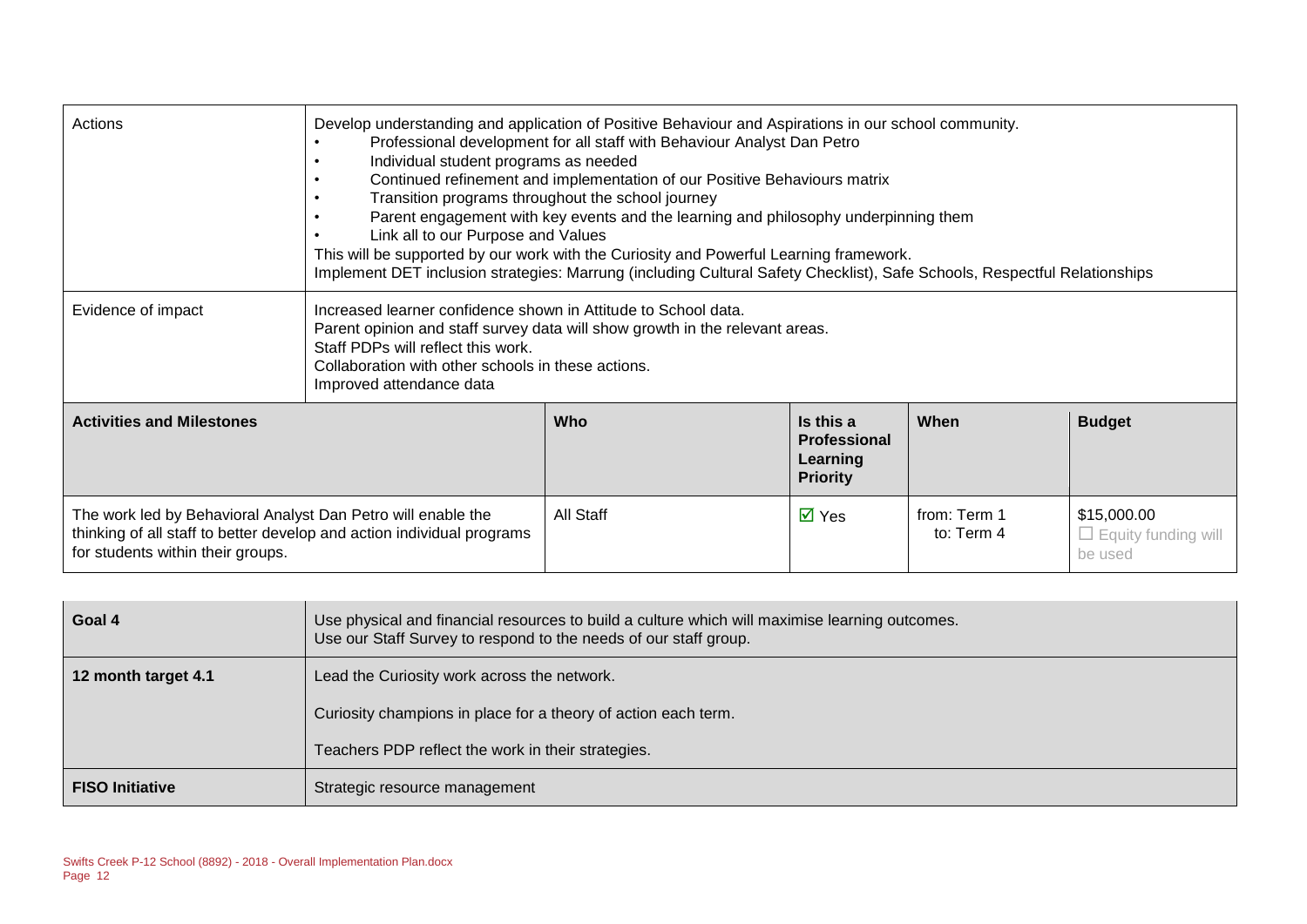| <b>Key Improvement Strategy 1</b> | Lifting student learning is a collaborative enterprise. WHEN teachers, strongly supported by their schools, explicitly and consistently<br>incorporate the Theories of Action in their teaching THEN our students' curiosity enriches their learning skills and their spirit of<br>inquiry.                                                                                                                                                                                                                                                                                                                                                                                                                                                                                                                                                                                                                                                                                                                                                                                                                                                                                                                                                                                                                                                                                                                                                                                                                                                                                                                                                                   |                  |                             |                            |                                                     |  |
|-----------------------------------|---------------------------------------------------------------------------------------------------------------------------------------------------------------------------------------------------------------------------------------------------------------------------------------------------------------------------------------------------------------------------------------------------------------------------------------------------------------------------------------------------------------------------------------------------------------------------------------------------------------------------------------------------------------------------------------------------------------------------------------------------------------------------------------------------------------------------------------------------------------------------------------------------------------------------------------------------------------------------------------------------------------------------------------------------------------------------------------------------------------------------------------------------------------------------------------------------------------------------------------------------------------------------------------------------------------------------------------------------------------------------------------------------------------------------------------------------------------------------------------------------------------------------------------------------------------------------------------------------------------------------------------------------------------|------------------|-----------------------------|----------------------------|-----------------------------------------------------|--|
| Actions                           | Curiosity and Powerful Learning- FISO work, Curiosity Champions, Theories of Action for Whole School Improvement<br>Continue to embed theories of action and extend through our FISO work. (FISO action plan in AIP)<br>Continue to build our observations and feedback improvement culture as part of every teacher's practice, supported by time built into<br>allotments<br>Professional Learning Teams support each member's development<br>Teachers supported (by time release, travel cover, etc) to work with cross-school teams or partnerships, eg, cross marking, sharing<br>teaching resources, observations.<br>Staff meeting time to share curriculum planning documents so every teacher understands the whole learning journey in each subject<br>and at each year level, and can seek opportunities for cross-curricular cooperative learning.<br>Create opportunities for staff and students to work in different teams, eg, D2L, to promote in staff a culture of shared responsibility for<br>teaching and learning, and promote student agency and pride in their success.<br>Promote attendance through positive messaging and effective record keeping.<br>In 2018 we have changed the focus of our applied learning subjects to brand them as Co-Curricula which has three elements that all<br>students must complete: Maker Space, Careers Pathways and Digital Technology. Each of these elements was put together with a<br>focus on future pathways ie VCAL, VET or VCE. Student choice within this framework will enhance student engagement and<br>outcomes. This work has been enabled through a successful grant application. |                  |                             |                            |                                                     |  |
| Evidence of impact                | The work which is the CPL work will be evident in the action and deeds of all staff. When we look at the ten theories of action each<br>one of them will assist in the thinking and action of all against a framework which is evidence based.                                                                                                                                                                                                                                                                                                                                                                                                                                                                                                                                                                                                                                                                                                                                                                                                                                                                                                                                                                                                                                                                                                                                                                                                                                                                                                                                                                                                                |                  |                             |                            |                                                     |  |
| <b>Activities and Milestones</b>  | Who<br>Is this a<br>When<br><b>Budget</b><br><b>Professional</b><br>Learning<br><b>Priority</b>                                                                                                                                                                                                                                                                                                                                                                                                                                                                                                                                                                                                                                                                                                                                                                                                                                                                                                                                                                                                                                                                                                                                                                                                                                                                                                                                                                                                                                                                                                                                                               |                  |                             |                            |                                                     |  |
| See Network plan                  |                                                                                                                                                                                                                                                                                                                                                                                                                                                                                                                                                                                                                                                                                                                                                                                                                                                                                                                                                                                                                                                                                                                                                                                                                                                                                                                                                                                                                                                                                                                                                                                                                                                               | <b>All Staff</b> | $\overline{\mathsf{M}}$ Yes | from: Term 1<br>to: Term 4 | \$5,000.00<br>$\Box$ Equity funding will<br>be used |  |

#### **Professional Learning and Development Plan - 2018**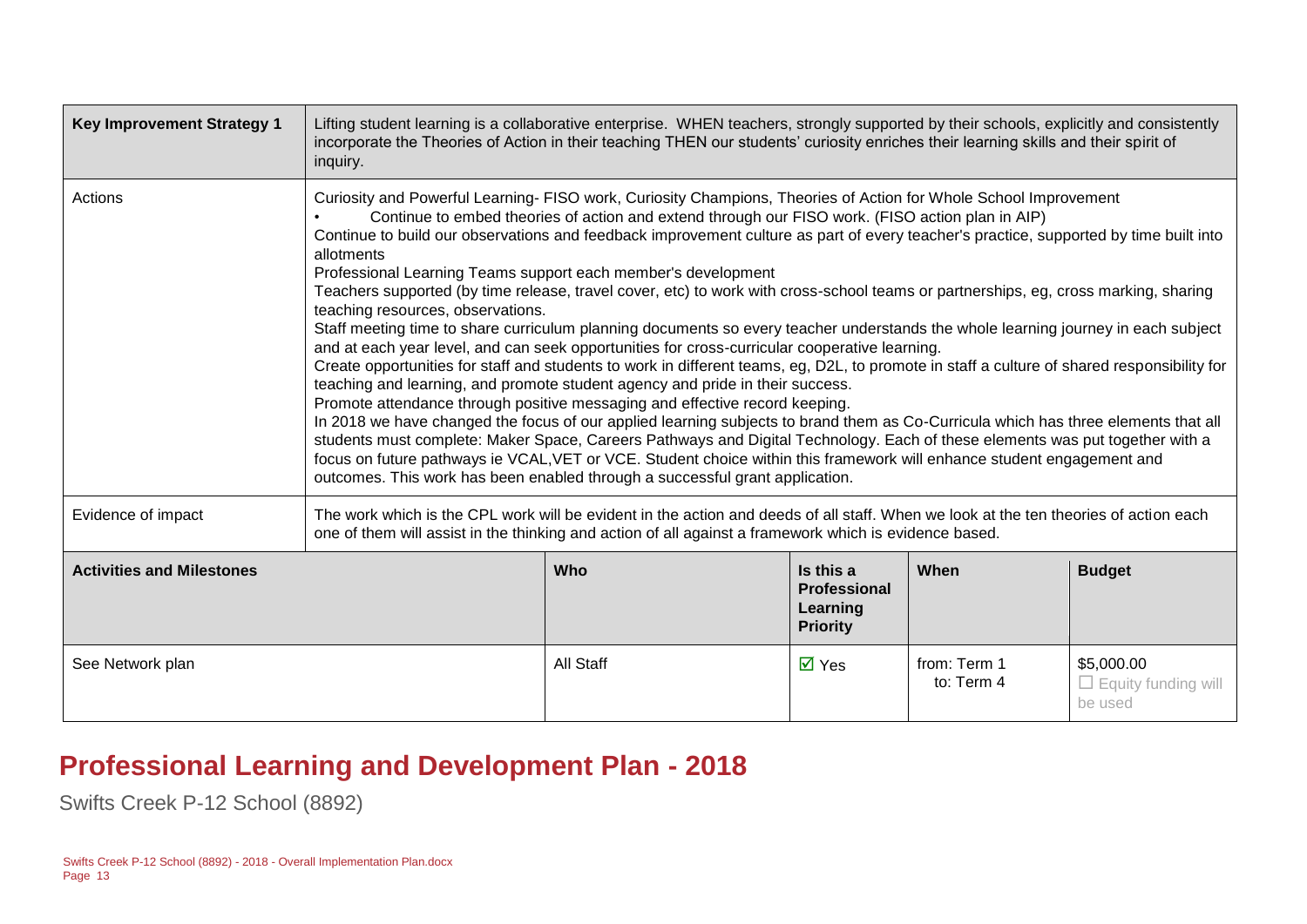| <b>Professional Learning</b><br><b>Priority</b>                                            | Who       | When                       | <b>Key Professional Learning</b><br><b>Strategies</b>                                                                                                      | <b>Organisational Structure</b>                                                                                                                                       | <b>Expertise Accessed</b>                                                                                                                                                                                                                                                                                     | <b>Where</b>              |
|--------------------------------------------------------------------------------------------|-----------|----------------------------|------------------------------------------------------------------------------------------------------------------------------------------------------------|-----------------------------------------------------------------------------------------------------------------------------------------------------------------------|---------------------------------------------------------------------------------------------------------------------------------------------------------------------------------------------------------------------------------------------------------------------------------------------------------------|---------------------------|
| Data collection and analysis                                                               | All Staff | from: Term 1<br>to: Term 4 | $\overline{\mathbf{z}}$ Planning<br>$\overline{\mathbf{y}}$ Moderated assessment<br>of student learning<br>$\boxtimes$ Formalised PLC/PLTs                 | ☑ Whole School Student<br>Free Day<br>$\triangledown$ Professional Practice<br>Day<br>☑ Formal School Meeting /<br><b>Internal Professional</b><br>Learning Sessions  | $\triangleright$ Teaching partners<br>$\triangleright$ Leadership partners<br>$\overline{\mathbf{d}}$ Internal staff<br>$\boxdot$ Bastow<br>program/course<br>☑ Maths/Sci Specialist<br>$\overline{\mathbf{u}}$ External consultants<br><b>Philip Holmes Smith</b><br>Michael Ymnar<br>Dan Petro<br>Ryan Dunn | $\overline{\Box}$ On-site |
| Refined practice (classroom<br>and intervention / enrichment<br>programs) informed by data | All Staff | from: Term 1<br>to: Term 4 | $\triangledown$ Peer observation<br>including feedback and<br>reflection<br>$\boxtimes$ Formalised PLC/PLTs<br>$\boxtimes$ Individualised Reflection       | $\triangledown$ Professional Practice<br>Day<br>☑ Formal School Meeting /<br><b>Internal Professional</b><br>Learning Sessions<br>$\boxtimes$ Communities of Practice | $\overline{\mathbf{d}}$ Internal staff                                                                                                                                                                                                                                                                        | $\overline{\Box}$ On-site |
| Ensure that we implement the<br>Numeracy intervention as set<br>out in our Strategic Plan. | All Staff | from: Term 1<br>to: Term 4 | $\overline{\mathbf{z}}$ Planning<br>$\triangledown$ Peer observation<br>including feedback and<br>reflection<br>$\triangleright$ Individualised Reflection | ☑ Whole School Student<br>Free Day<br>☑ Professional Practice<br>Day<br>$\triangledown$ PLC/PLT Meeting                                                               | $\triangleright$ Leadership partners<br>$\overline{\mathbf{u}}$ External consultants<br>Michael                                                                                                                                                                                                               | $\boxdot$ On-site         |